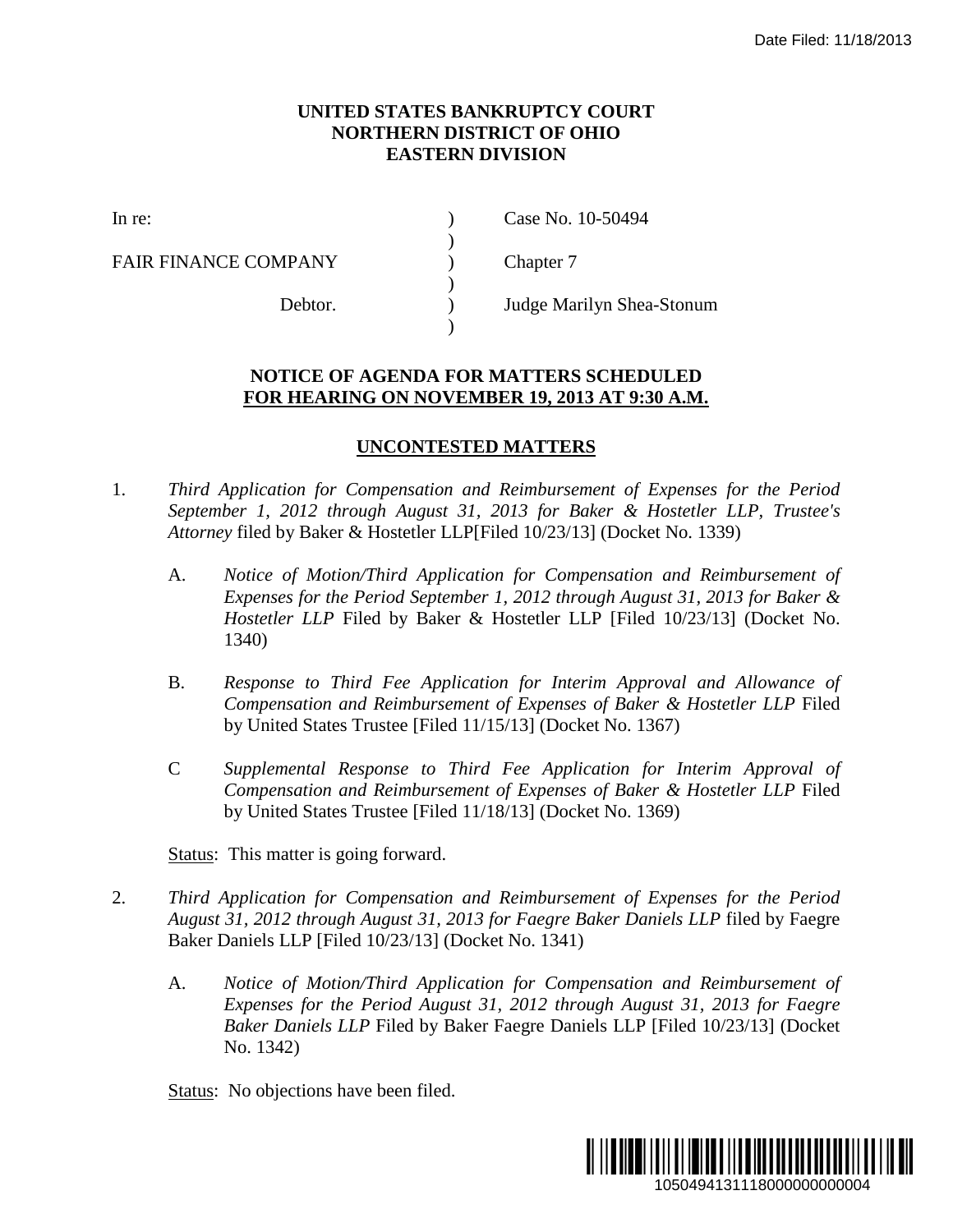- 3. *Third Application for Compensation and Reimbursement of Expenses for the Period October 1, 2012 through August 31, 2013 for Howard Klein* filed by Howard Klein [Filed 10/23/13] (Docket No. 1343)
	- A. *Notice of Motion/Third Application for Compensation and Reimbursement of Expenses for the Period October 1, 2012 through August 31, 2013 for Howard Klein* Filed by Howard Klein [Filed 10/23/13] (Docket No. 1344)

Status: No objections have been filed.

- 4. *First Application for Compensation and Reimbursement of Expenses for the Period July 1, 2013 through August 31, 2013 for Avi R Oster* filed by Avi R Oster [Filed 10/24/13] (Docket No. 1345)
	- A. *Notice of Motion/First Application for Compensation and Reimbursement of Expenses for the Period July 1, 2013 through August 31, 2013 for Avi R Oster* Filed by Avi R Oster [Filed 10/24/13] (Docket No. 1346)

Status: No objections have been filed.

- 5. *First Application for Compensation and Reimbursement of Expenses for the Period July 1, 2013 through August 31, 2013 for Richard W George* filed by Richard W George [Filed 10/24/13] (Docket No. 1347)
	- A. *Notice of Motion/First Application for Compensation and Reimbursement of Expenses for the Period July 1, 2013 through August 31, 2013 for Richard W George* Filed by Richard W George [Filed 10/24/13] (Docket No. 1348)

Status: No objections have been filed.

- 6. *Application for Compensation with 20A Notice for Michael J Moran* filed by Michael J Moran [Filed 10/24/13] (Docket No. 1349)
	- A. *Application for Compensation with 20A Notice (Including Service Addresses) for Michael J Moran* Filed by Michael J Moran [Filed 10/24/13] (Docket No. 1350)
	- B. *Response to Third Interim Application for Allowance of Compensation and Reimbursement of Expenses for Michael J. Moran and David Mucklow, Special Counsel for Trustee* Filed by United States Trustee [Filed 11/15/13] (Docket No. 1362)

Status: This matter is going forward.

7. *Second Application for Compensation and Reimbursement of Expenses for the Period April 5, 2013 through July 30, 2013 for Hangley Aronchick Segal Pudlin & Schiller* filed by Hangley Aronchick Segal Pudlin & Schiller [Filed 10/24/13] (Docket No. 1351)